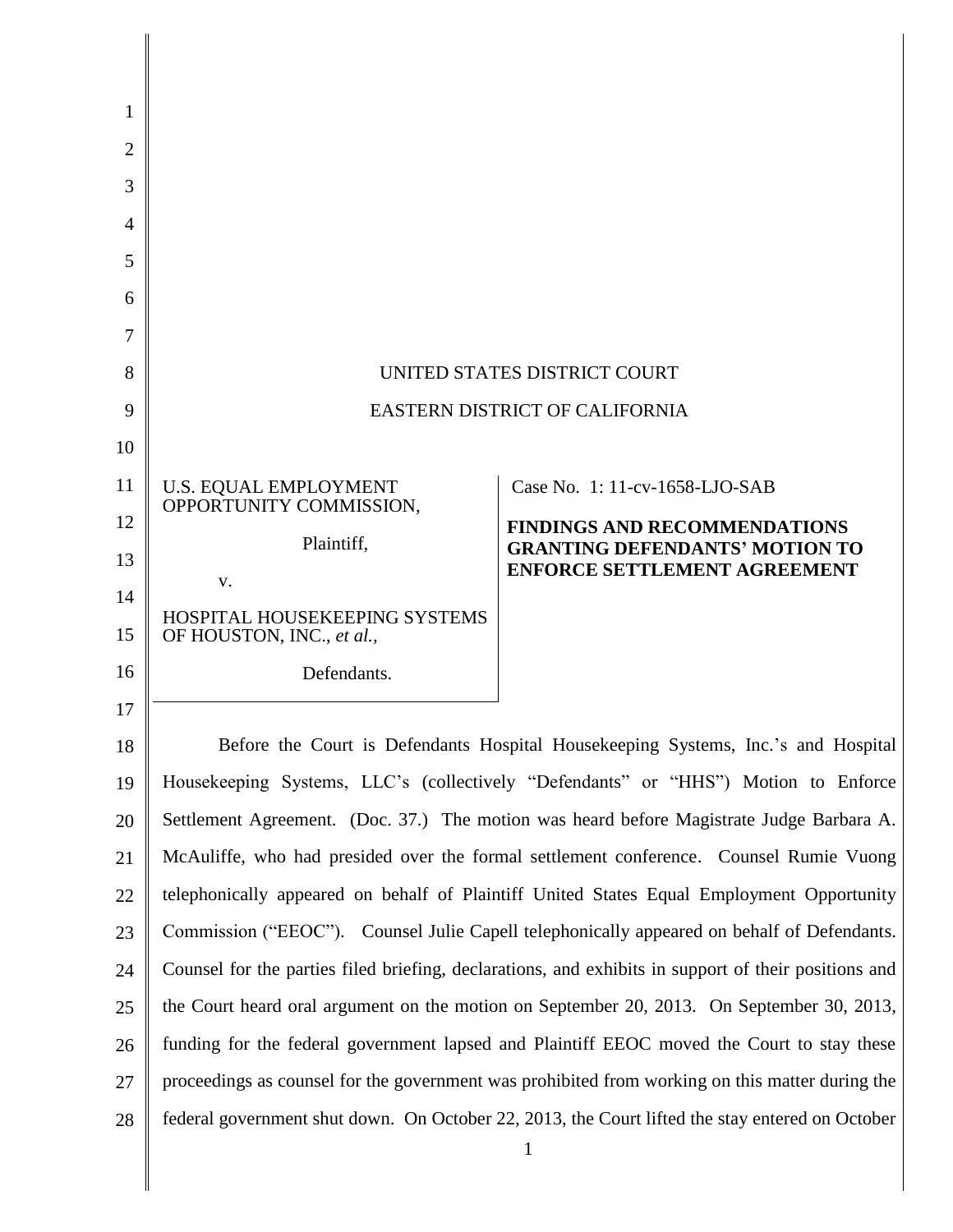1, 2013. (Doc. 46). For the reasons that follow, Defendants' Motion is **GRANTED**.

## **BACKGROUND**

3 4 5 6 7 8 9 10 11 12 The case at bar involves a claim under the American with Disabilities Act ("ADA") by real party in interest Angelica Jaime-Cece ("Ms. Cece"). In September 2011, the EEOC brought this action on behalf of Ms. Cece alleging that Defendants' failure to make a reasonable accommodation for Ms. Cece's learning disability violated the ADA. Before her termination, Ms. Cece was employed by Defendants as a housekeeper at Children's Hospital in Madera, California. The EEOC's action alleges that HHS discharged Ms. Cece after learning she could not read, a byproduct of her learning disability, while continuing to employ other non-disabled individuals who were similarly situated. HHS allegedly further violated the ADA in refusing to engage in the interactive process and provide Ms. Cece with a reasonable accommodation in violation of the ADA. 42 U.S.C. §§ 12112(a) and (b).

13

#### **A. Prior Settlement Discussions**

14 15 16 17 18 19 20 Soon after the case was filed, the Court set a scheduling order. (Doc. 16). The dispositive motion deadline was set for February 11, 2013. After a stipulated continuance, the Court reset the dispositive motion deadline for March 11, 2013. (Doc. 24). In their stipulation, the parties informed the Court that active settlement negotiations were taking place and that there was a good chance the case would settle. The parties stipulated that if they were unable to settle the case, Defendants would file their motion for summary judgment in accordance with the new deadline set by the Court.

21 22 23 24 25 26 27 Settlement negotiations broke down and Defendants filed their motion for summary judgment on March 11, 2013. Informal settlement discussions began again on February 4, 2013, and the parties discussed exchanging an initial offer and consent decree. (Doc. 39 at 3). Discussions closed, the EEOC sent Defendants a draft of its consent decree, and requested that any modifications to the consent decree be redlined and returned to the EEOC for review. Defendants responded that they were in the process of editing the consent decree, but did not provide the EEOC with any drafts prior to the Court's formal settlement conference.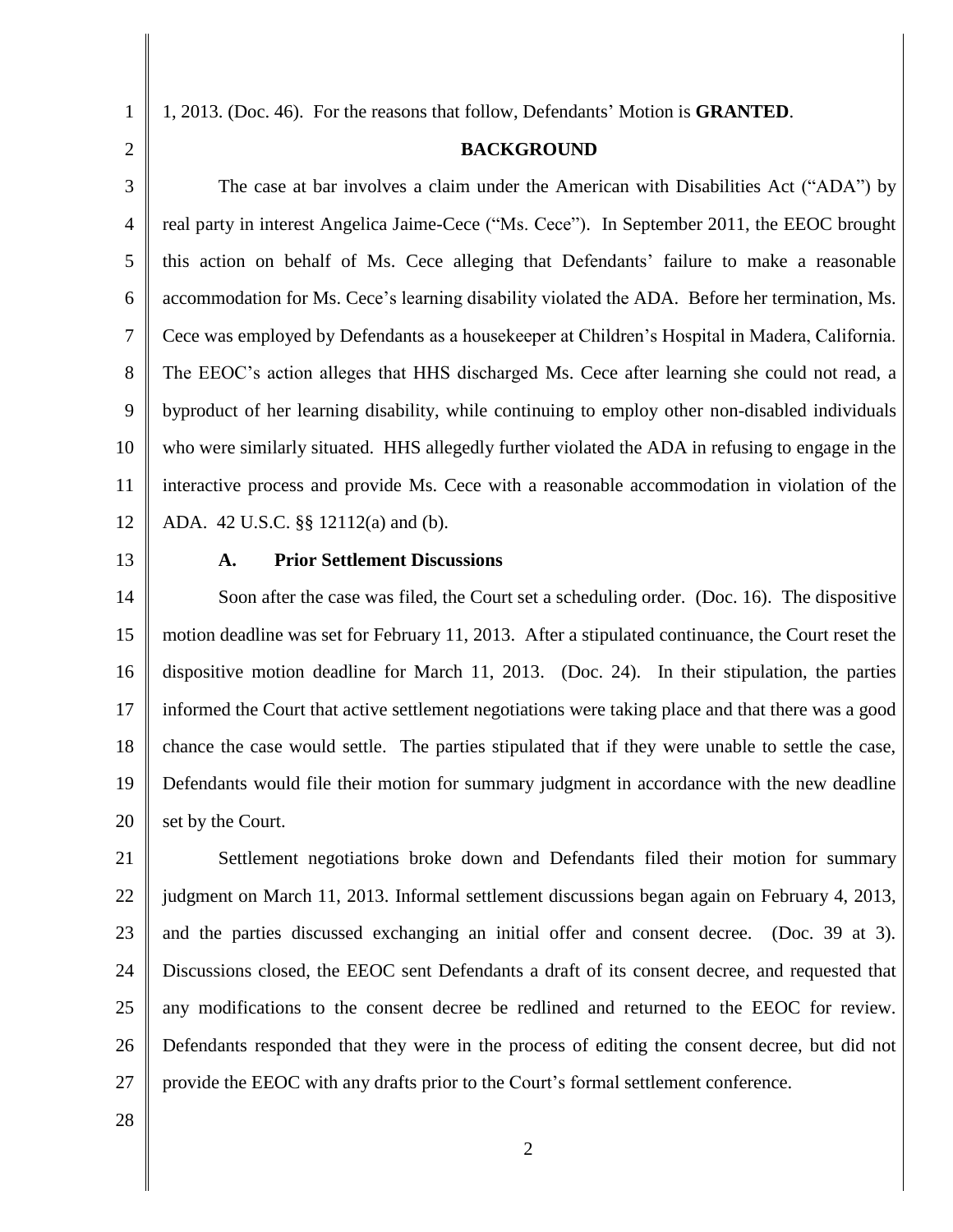#### **B. March 28, 2013 Formal Settlement Conference**

3 4 5 6 7 The informal settlement discussions between the parties culminated in a formal settlement conference held on March 28, 2013 before the honorable Judge Barbara A. McAuliffe, where a settlement was reached. At the conference, Defendants agreed in principle that they would pay \$40,000 to settle the case and sign a consent decree that was yet to be finalized. The terms of the settlement were read into the record after Judge McAuliffe confirmed with all present parties that they had full authority to bind their respective clients to settlement.

8

#### **C. Post Settlement Discussions**

9 10 11 12 13 14 15 16 17 After the settlement conference, the parties continued to propose and discuss the terms of the consent decree. On April 10, 2013, the EEOC sent Defendants a second proposed consent decree reflecting the agreements it believed were made prior to and at the settlement conference. Later that day, Defendants provided the EEOC with their redlined version of the draft decree. The two decrees differed significantly on several provisions, including but not limited to: (1) successor liability, (2) the designation and duties of the ADA coordinator, (3) the inclusion of two non-admission clauses, and (4) the revision of Defendants' policies and procedures concerning the ADA. The parties unsuccessfully attempted to resolve the discrepancies in their consent decrees in status conferences with the Court. Unable to do so, this motion was filed.

18

### **D. The Parties' Positions**

19 20 21 22 23 In their motion to enforce, Defendants argue that the EEOC's proposed consent decree impermissibly seeks to add different and additional terms to the settlement agreement set forth on the record. Defendants ask the Court to grant their motion to enforce settlement and order that the EEOC execute a consent decree consistent with the terms mutually agreed upon by the parties on the record at the settlement conference.

24 25 26 27 28 In response, the EEOC primarily argues that the settlement agreement set forth on the record is unenforceable. The EEOC contends that in discussions prior to the formal settlement conference, Defendants agreed to certain terms of the consent decree. The EEOC argues it went to the formal settlement conference under the impression that the terms of the proposed consent decree not objected to by Defendants were agreed to and no longer at issue. However, EEOC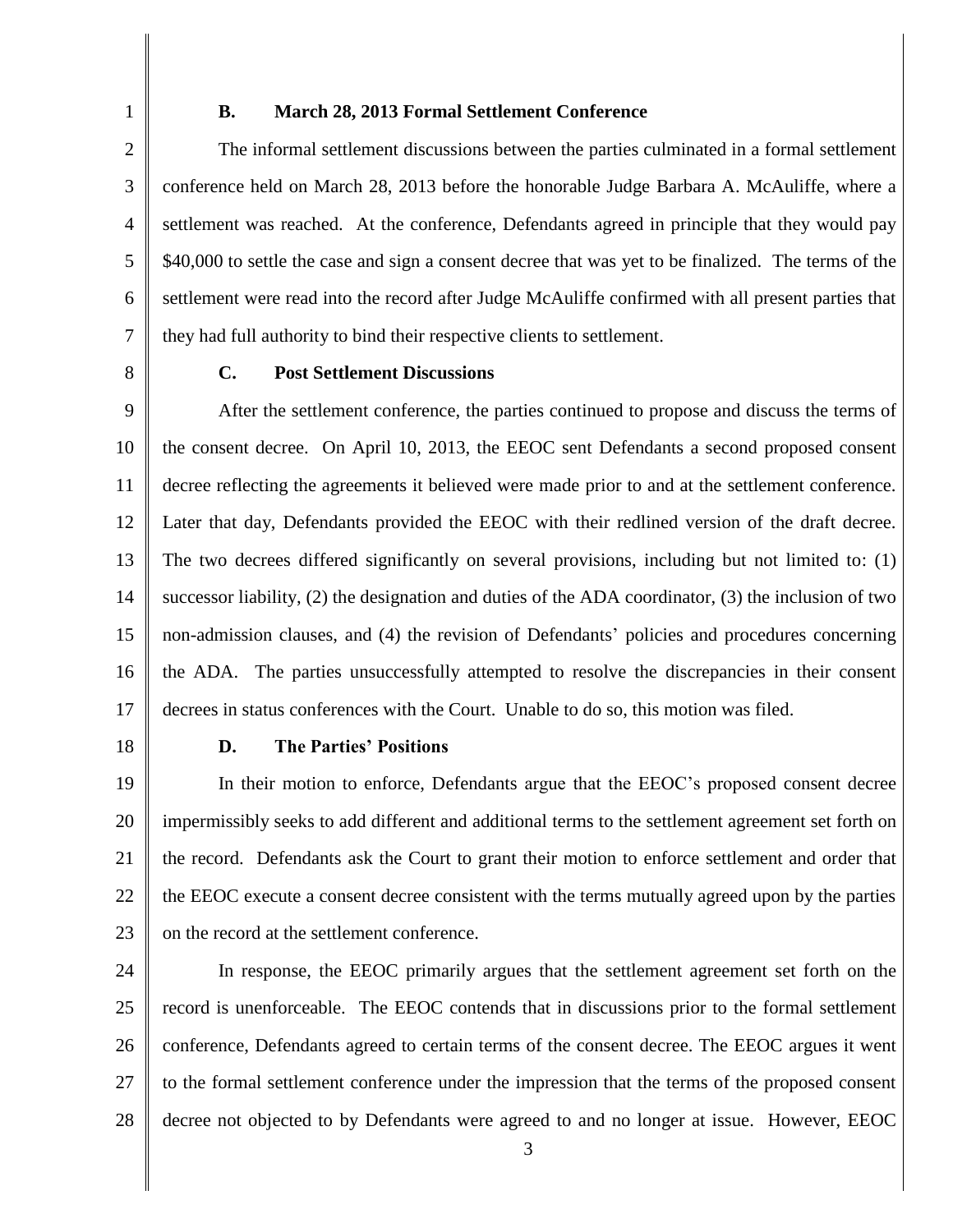1 2 3 4 5 6 7 argues the differing consent decrees presented after the settlement conference reveal that a meeting of the minds did not occur on material terms including: (1) successor liability; (2) the duties and designation of the ADA coordinator; (3) revision of Defendants' policies and procedures; and (4) the non-admission clauses. According to the EEOC, the fundamental differences between the parties' proposed consent decrees signifies that no agreement existed between the parties as there was no meeting of the minds on material terms of the settlement agreement.

8

## **LEGAL STANDARD**

9 10 11 12 13 14 15 "[I]t is [] well settled in the usual litigation context that courts have inherent power summarily to enforce a settlement agreement with respect to an action pending before it." *Dacanay v. Mendoza*, 573 F.2d 1075, 1078 (9th Cir. 1978) (citations omitted). "[A] motion to enforce [a] settlement agreement essentially is an action to specifically enforce a contract," and "[a]n action for specific performance without a claim for damages is purely equitable and historically has always been tried to the court." *Adams v. Johns-Manville Corp*., 876 F.2d 702, 709 (9th Cir. 1989) (internal citations omitted).

16 17 18 19 20 21 22 23 24 "Under California law, the intent of the parties determines the meaning of the contract." *United Commercial Ins. Serv., Inc. v. Paymaster Corp*., 962 F.2d 853, 856 (9th Cir. 1992) (citing Cal. Civ. Code §§ 1636, 1638). The proper inquiry is the parties' objective intent, "that is, the intent manifested in the agreement and by surrounding conduct—rather than the subjective beliefs of the parties." *Id.* Therefore, if a party does not express his or her true intent as to the meaning of a material term of a settlement agreement, that subjective intent is irrelevant. *Id.* Moreover, when parties intend that an agreement be binding, the fact that a more formal agreement must be prepared and executed does not alter the validity of the agreement. *Blix Street Records, Inc. v. Cassidy*, 191 Cal.App.4th 39, 48 (2010).

25 26 27 28 California has a strong policy in favor of enforcing settlement agreements. *Osumi v. Sutton*, 151 Cal. App. 4th 1355, 1357 (2007). A settlement agreement "must be interpreted as to give effect to the mutual intention of the parties as it existed at the time of contracting." *Roden v. Bergen Brunswig Corp*., 107 Cal.App.4th 620, 625 (2003); *see* Cal. Civ. Code § 1636. "[C]ourts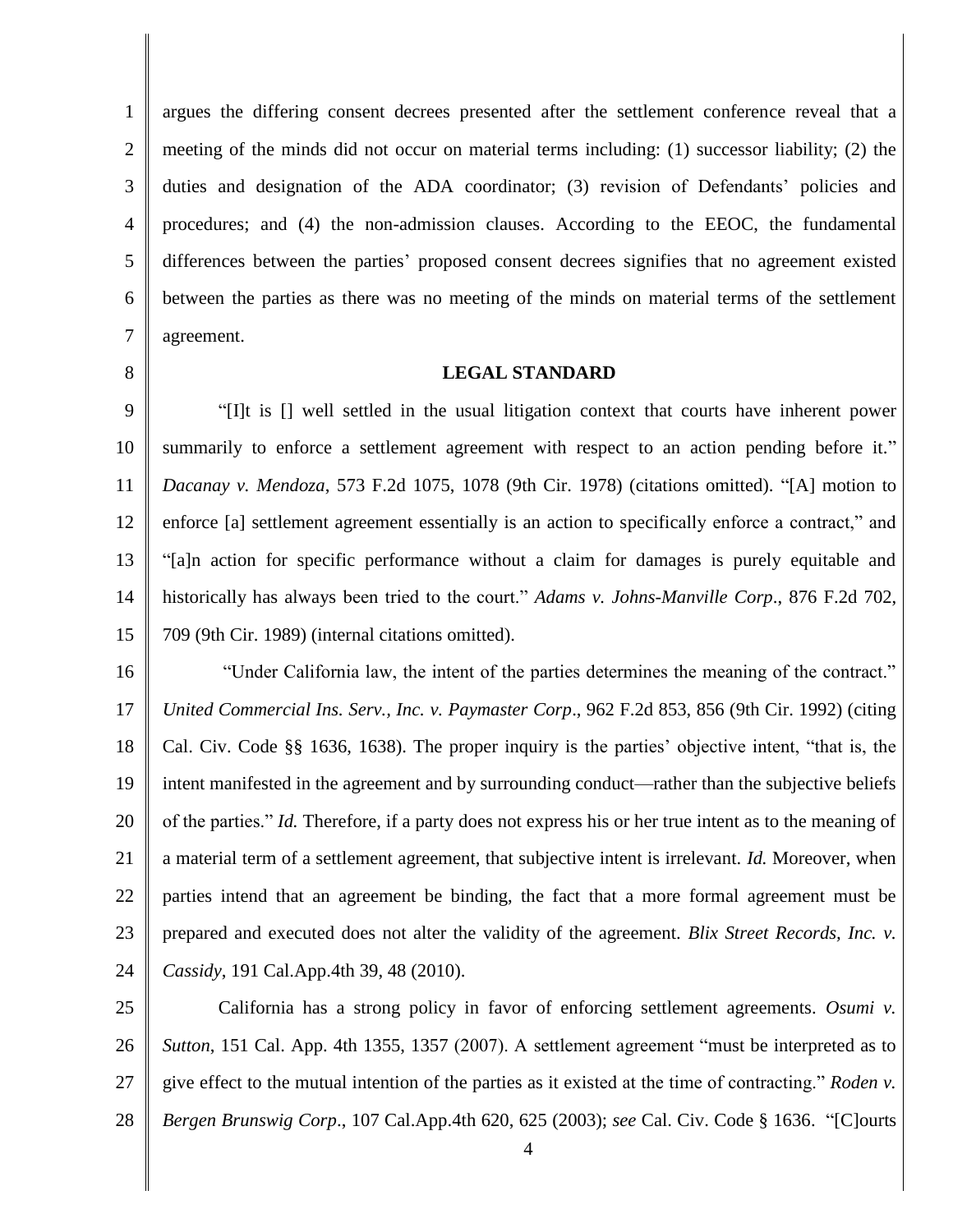1 2 3 4 will not set aside contracts for mere subjective misinterpretation." *Hedging Concepts, Inc. v. First Alliance Mortg. Co.*, 41 Cal.App.4th 1410, 1421 (1996)." A settlement agreement, like any other contract, is unenforceable if the parties fail to agree on a material term or if a material term is not reasonably certain." *Lindsay v. Lewandowski*, 139 Cal.App.4th 1618, 1622 (2006).

#### **ANALYSIS**

6

5

# **1. The Settlement Agreement on the Record**

7 8 9 10 11 12 13 14 15 At the conclusion of the settlement conference held on March 28, 2013, the parties reached an agreement on the terms of settlement. They then gathered in the courtroom and, with their consent, the Court stated, on the record, that the parties have reached an agreement on terms to settle the case with the understanding that there were remaining issues that needed "to be ironed out" before the final agreement is signed. (Transcript of March 28, 2013 Settlement Conference ("MSC Transcript"), at 7, Doc. 32.) The Court outlined the two components of the settlement agreement including: (1) the amount of the monetary settlement totaling \$40,000 to be paid to the real party in interest and (2) having counsel for the EEOC detail the terms of the consent decree, which the EEOC stated on the record as follows:

16

1. The consent decree shall remain in effect for three years;

17 18 2. The consent decree shall cover Defendants' California locations and Human Resources personnel at Defendants' headquarters in Austin, Texas;

19 20 21 3. Defendants shall provide a live and interactive ADA training to all salaried managers at Defendants' California locations and to all Human Resources employees at Defendants' corporate office in Austin, Texas;

22

23 24 4. Defendants shall provide an ADA training to all hourly employees at Defendants' California locations and such training must provide a mechanism by which employees may direct specific questions related to the subjects covered in the training;

25 26 27 5. Defendants shall provide an annual report to the EEOC that details the ADA trainings conducted in the prior 12-month period and any complaints of disability discrimination or failure to accommodate that have been received in their California locations;

28

6. Defendants shall review their disability-related policies to ensure that the policies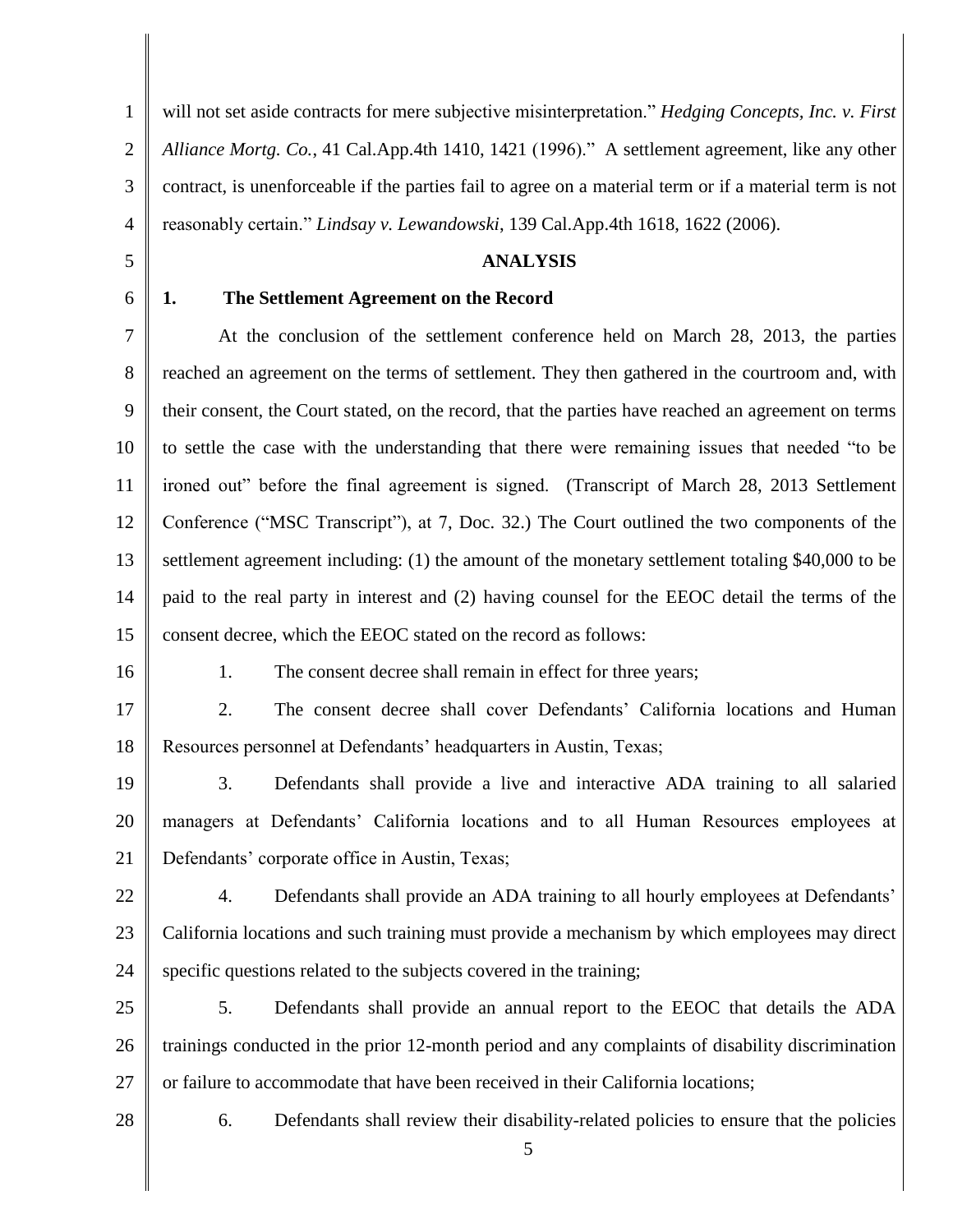1 2 3 4 5 6 7 8 9 10 11 12 13 14 15 16 17 18 19 20 21 22 23 24 25 26 27 28 6 comply with the ADA and include information on how to request reasonable accommodations; 7. Defendants shall distribute their disability-related policies on their website, which shall include to contact name and email address of a designated individual within Defendants' organization who can answer any follow up questions related to the policies. In addition, Defendants must ensure that hard copies of the policies are made available in the common areas at their California facilities and in the Human Resources Department at Defendants' corporate office in Austin, Texas; 8. Defendants may include a non-admission of liability provision; and 9. Defendants shall post a copy of the consent decree in the common areas at their California facilities and in the Human Resources department at Defendants' corporate office in Austin, Texas. (MSC Transcript at 2:9-3:6:7). After these terms were read into the record, counsel affirmed that they understood and agreed to the terms as set forth above as follows: **The Court**: Okay. All right. Are there any other terms from—that need discussion? Any other terms? **Mr. Torrano**: No, Your Honor. **The Court**: Okay. All right. Mr. Totten, you've sat through the settlement discussions what we've had today, and you've heard the terms as they've been put on the record here on behalf of the EEOC and your company. Do you agree to the terms? **Mr. Totten**: Yes, your honor. … **The Court**: All right. And on behalf of the EEOC, Ms. Vuong,…you've stated the terms, and you agree to the terms, right? **Ms. Vuong**: Yes, **The Court**: And you have authority to bind the EEOC as to the settlement amount and the consent decree, is that correct? **Ms. Vuong**: Yes.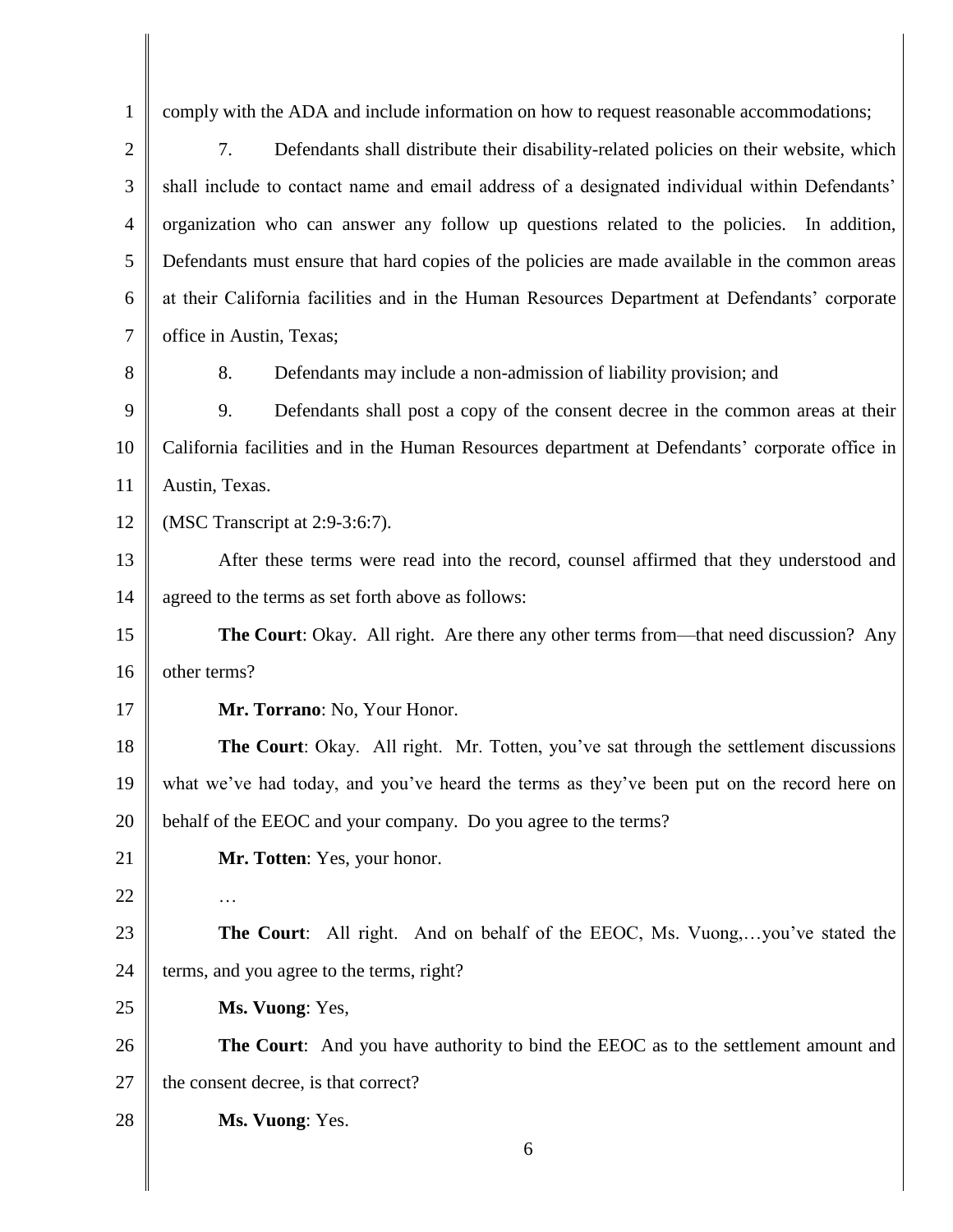(MSC Transcript at 6:5-7:5).

3 4 At the close of the settlement conference, the Court and the parties confirmed that there were "issues that needed to be ironed out," and the Court retained jurisdiction over the matter and set a status conference to discuss any remaining issues.

5

## **2. Enforceability of the Settlement Agreement**

6 7 8 9 Defendants ask the Court to enforce the settlement agreement as set forth on the record. The EEOC, on the other hand, contends that the settlement agreement on the record was not a complete agreement and that the parties anticipated that they would be bound only after they prepared and executed a formal consent decree containing all material terms of the agreement.

10 11 12 13 14 15 16 17 18 19 20 21 The Court interprets a settlement agreement in accordance with the same principles applied to any other contract. *United Commercial,* 962 F.2d at 856. An enforceable contract requires that the parties have a meeting of the minds as to all material terms. "If no meeting of the minds has occurred on the material terms of a contract, basic contract law provides that no contract formation has occurred. If no contract formation has occurred, there is no settlement agreement to enforce. *Weddington Productions,* 60 Cal.App.4th at 809. In determining whether a contract represents a meeting of the minds, its "terms . . . are determined by objective rather than by subjective criteria. The question is what the parties' objective manifestations of agreement or objective expressions of intent would lead a reasonable person to believe." *Winograd v. American Broadcasting Co*., 68 Cal.App.4th 624, 632 (1998). The Court must focus on the intent manifested in the agreement and by surrounding conduct, not the subjective beliefs of the parties. *United Commercial*, 962 F.2d at 856.

22

### **A. Objective Manifestations**

23 24 25 26 27 28 The EEOC contends that the settlement agreement is unenforceable because the actions of both parties prior to and after the settlement agreement demonstrate that there was no meeting of the minds on several material terms of the settlement agreement. According to the EEOC, in the initial meetings before the settlement conference, the parties discussed and agreed upon certain terms of the consent decree. During the settlement conference, Defendants failed to object to the previously agreed on provisions, but after the settlement conference, Defendants raised objections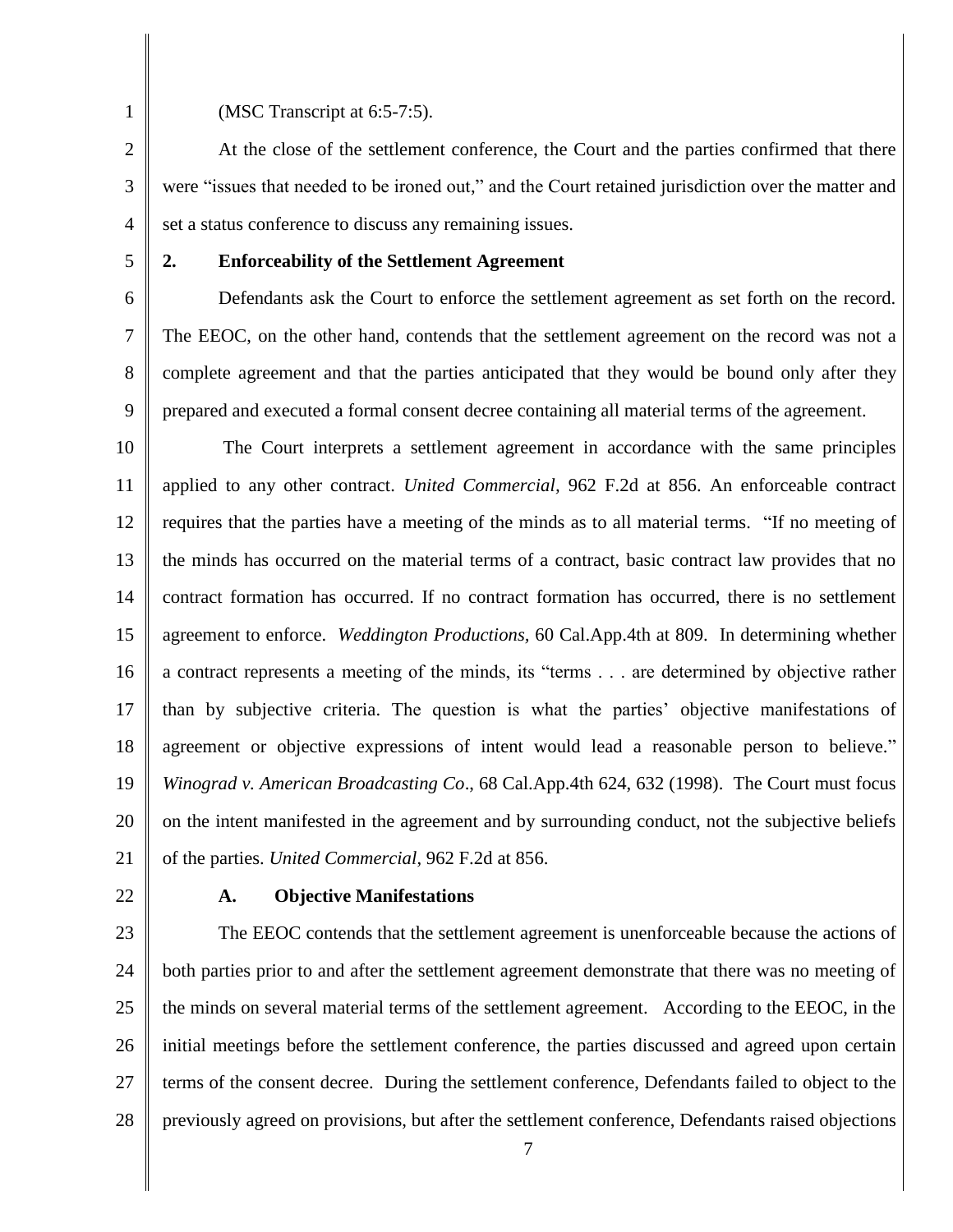2 to certain provisions. According to the EEOC, this demonstrates there was no mutual consent or meeting of the minds as to these material terms, and consequently, there was no contract formation at the conclusion of the settlement conference. (Doc. 39 at 8).

3

1

4 5 6 7 8 9 10 11 12 13 14 15 16 17 This case is analogous to the facts of *Doi v. Halekulani*, 276 F.3d 1131 (9th Cir. 2002), where the Ninth Circuit affirmed a district court's order enforcing a parties' settlement agreement entered into on the record in open court. In *Doi*, the district court was involved in facilitating settlement discussions, which resulted in settlement. *Id.* at 1134. Counsel for both parties, as well as the plaintiff herself, came into open court to announce that the parties had agreed to settle the case and placed the terms of the settlement on the record. *Id.* Defense counsel subsequently prepared a written settlement agreement, which Plaintiff refused to sign. *Id.* at 1135-36. Plaintiff argued the agreement could not be enforced because, in fact, she did not enter into any binding settlement agreement. Alternatively, plaintiff argued that various terms of the written settlement agreement were not among those terms agreed to in open court. Ultimately, the court granted Defendant's motion to enforce the proposed written settlement agreement. *Id.* at 1136.The court found that the oral settlement agreement was a binding settlement. The court rejected Plaintiff's claim that the court erred by enforcing the written settlement agreement because the terms were consistent with the terms in the oral agreement placed on the record. *Id.* at 1139-40.

18 19 20 21 22 23 24 25 26 27 28 In this case, the Court finds that the objective manifestations of the EEOC demonstrated that it intended to settle the case fully and to place the material terms of settlement on the record. As in *Doi*, 276 F.3d 1131, the Court spent several hours facilitating settlement negotiations before the parties agreed to the settlement of this case. Both parties, with the assistance of counsel and Judge McAuliffe, had substantial time to understand and negotiate the terms of the agreement during the settlement conference. Indeed, as described above, the transcript of the March 28, 2013 settlement conference demonstrates that the parties placed on the record the payment and consent decree terms and understood and agreed to all of the material terms of the settlement. The EEOC negotiated for a compensatory amount for Ms. Cece and for a consent decree with certain provisions. Consistent with the negotiations, the settlement consisted of a payment amount and specific provisions for a consent decree. The parties and counsel then convened in open court and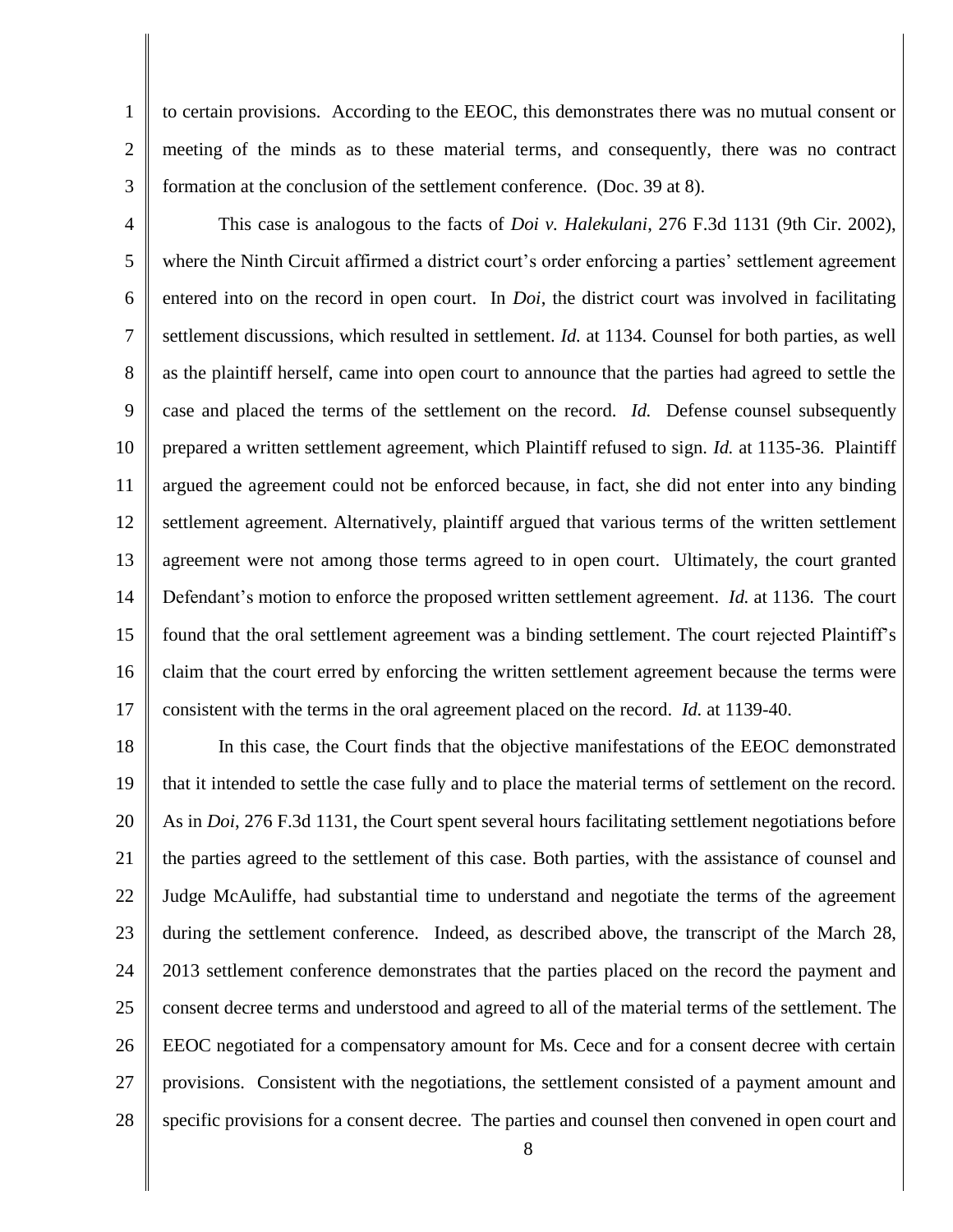1 2 3 4 5 6 placed the material terms of the settlement on the record. The EEOC and Defendants' counsel, along with Defendants' client representative, agreed and understood that they had a binding settlement agreement that day and that a written consent decree would follow. The record therefore reflects a complete agreement between the parties and their intent to be bound by its terms as discussed at the hearing. Thus, the facts indicate that the parties intended to settle and to reach a complete agreement as to the amount and terms of the consent decree.

7 8 9 10 11 12 13 14 15 16 17 18 19 20 The fact that the parties agreed that they would subsequently "iron out" the particular specifics of the consent decree after the settlement conference does not render the entire settlement agreement unenforceable. The parties were clear as to the goals of settlement (i.e. monetary settlement and consent decree) and the means of achieving those goals: (\$40,000 payment to the real party in interest and a three-year consent decree imposing specific obligations on Defendants to review and revise their ADA policies, provide ADA training to specific managers and employees, and monitor ADA related complaints, etc.). Thus, the key terms of the consent decree were negotiated and agreed upon on the record. Therefore, the parties' meeting of the minds on these terms was sufficient to form a binding and enforceable agreement. Moreover, the parties represented to the Court and to each other that they had reached a full settlement. MSC Transcript at 1:16-19. These objective manifestations of consent bound the parties, even though they still needed to draft a formal mutually agreeable consent decree and obtain dismissal of the action. The objective manifestations demonstrate that there was intent to place all terms on the record and be bound to the settlement agreement on the record.

21

## **B. Subjective Manifestations**

22 23 24 25 26 27 The EEOC's main point is that prior to the formal settlement conference, the EEOC provided Defendants with a proposed consent decree containing provisions relating to successor liability and the designation of duties of the ADA coordinator. (Doc. 41 at 7-8). The EEOC argues, therefore, Defendants knew of the EEOC's intent as it relates to these two provisions. When Defendants failed to raise any objections to those provisions during the settlement conference, the EEOC reasoned that that those terms were agreed to.

28

While the EEOC was operating under a subjective belief that Defendants' silence implied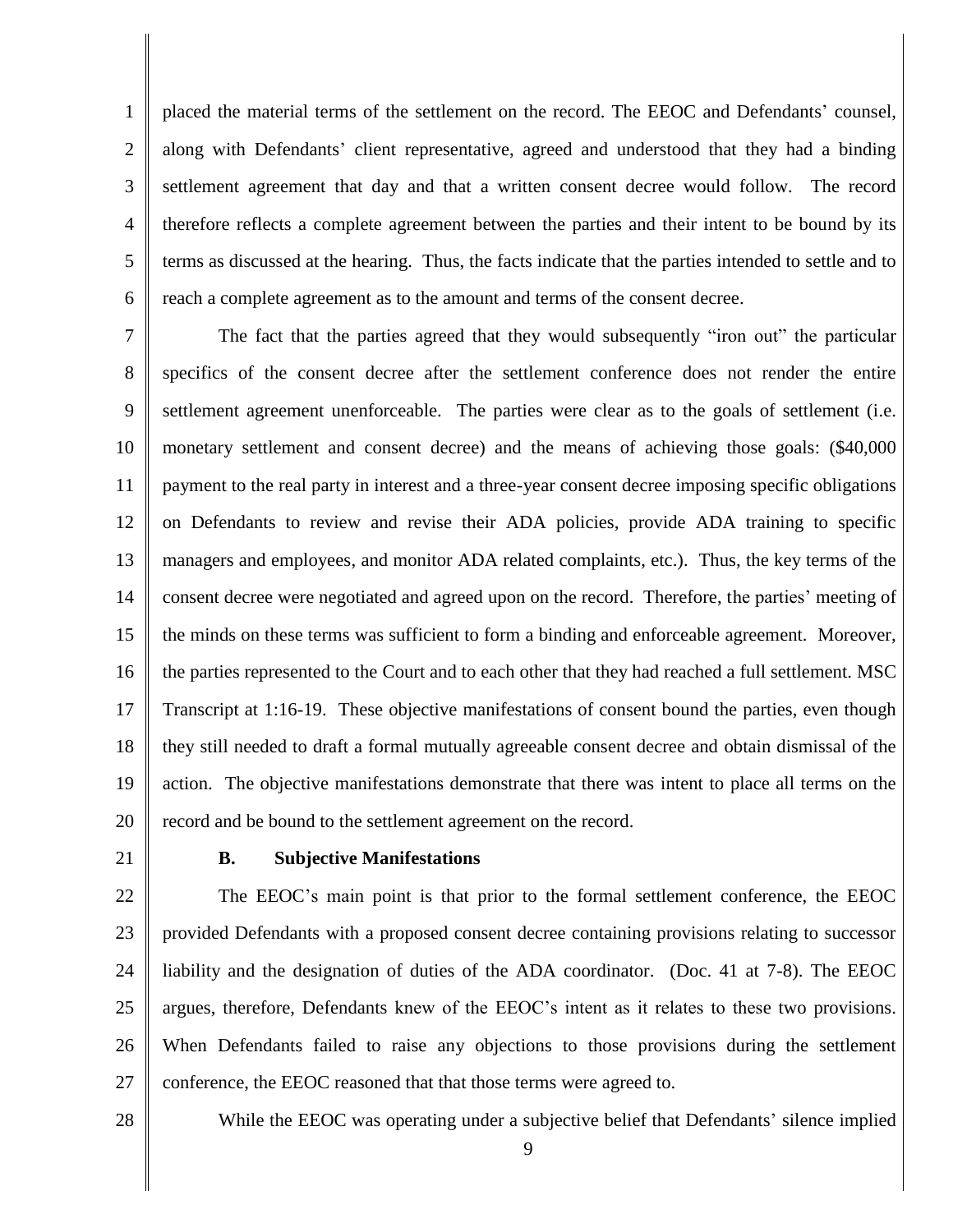1 2 3 4 5 6 7 consent to the successor liability and ADA coordinator provisions, the Court must focus on the intent manifested in the agreement and by surrounding conduct, not the subjective beliefs of the parties. *United Commercial*, 962 F.2d at 856 (intent of party is irrelevant if it is unexpressed). The parties engaged in extensive negotiations during the settlement conference regarding the terms of the consent decree. Many terms were negotiated, rejected, and ultimately accepted in the final settlement. Therefore, any subjective belief by the EEOC does not controvert the objective manifestation of their assent to the express terms of the settlement placed on the record.

8 9 10 11 12 The EEOC also complains that material terms including provisions for successor liability and the designation and duties of the ADA coordinator are material terms that were not placed on the record. In the EEOC's purview, these terms are so essential to their primary public interest function and that their absence from the in-court settlement agreement demonstrates the parties' lack of intent to be bound by the terms placed on the record.

13 14 15 16 17 18 19 20 21 22 23 This argument is unpersuasive. The Court rejects the EEOC's argument that the outstanding terms of settlement were material to the settlement agreement. If these provisions were crucial and material to its end bargain, the EEOC would have placed these terms on the record. At the settlement conference, the material terms of the settlement agreement were identified. Indeed, the existence of the ADA coordinator was the subject of intense negotiations prior to the settlement conference. Additionally, during the settlement conference, the Court recalls that the Defendants explained that their business model included purchasing multiple hospitals and that was communicated to the EEOC. Defendants expressed their concern that certain successor liability provisions could unfairly bind future hospitals to the consent decree. *See Lynch, Inc. v. SamataMason, Inc.*, 279 F.3d 487, 489-490 (7th Cir. 2002) (magistrate judge's recollection of terms of oral settlement sufficient for enforcement).

24 25 26 27 28 At the settlement conference, terms were negotiated and accepted, and terms were negotiated and rejected. The EEOC itself then carefully detailed the negotiated material terms on the record. The evidence fails to indicate that there were any unresolved material terms to the settlement agreement. After accepting the material terms, the parties both agreed that the remaining details would be "ironed out." California law permits parties to bind themselves to a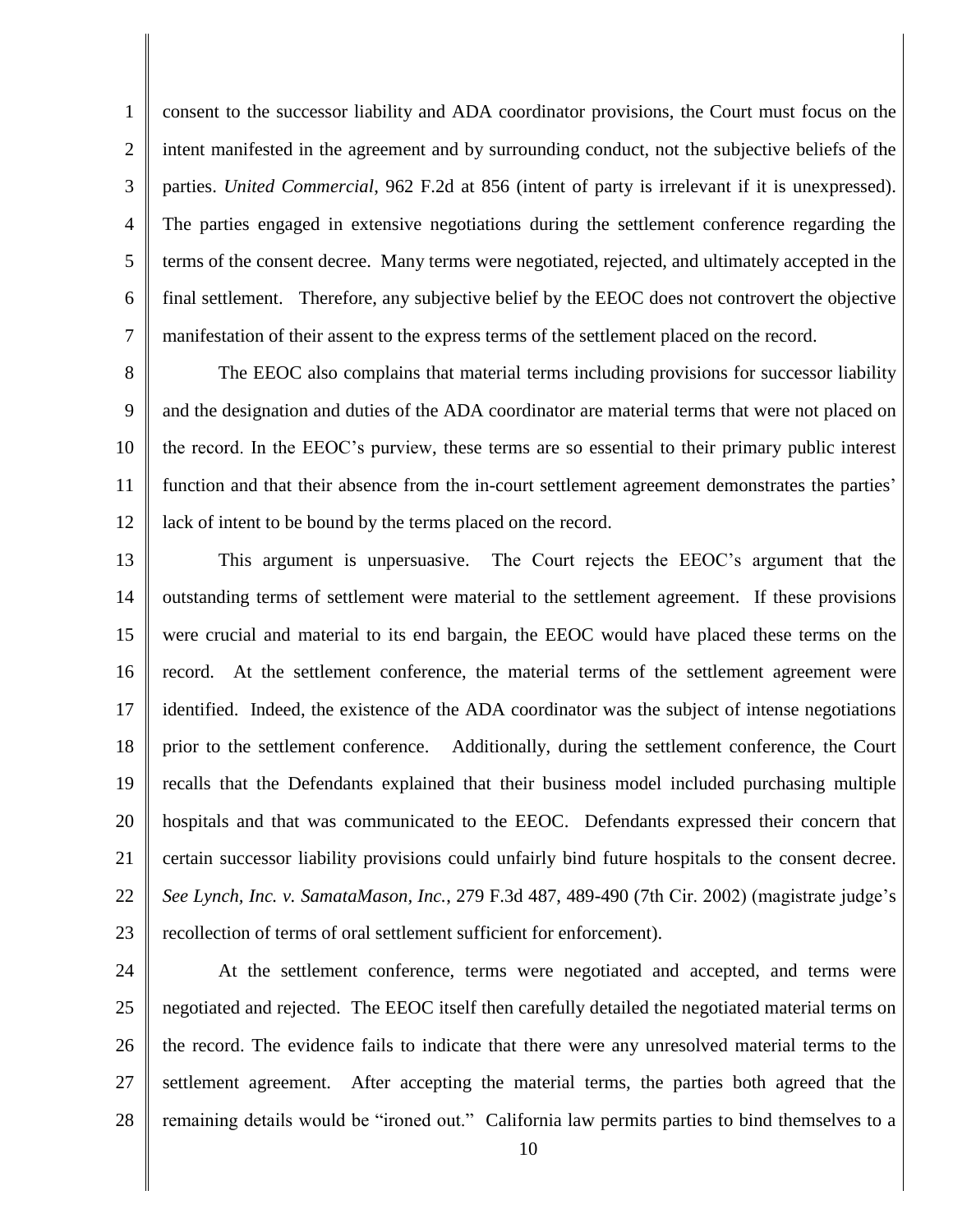1 2 3 4 5 6 7 8 9 10 contract, even when they anticipate that some material aspects of the deal will be papered later. *Facebook, Inc. v. Pac. Nw. Software, Inc.*, 640 F.3d 1034, 1038 (9th Cir. 2011). California law does not require express delegation regarding potential missing terms of a contract. *Id.* "When parties intend that an agreement be binding, the fact that a more formal agreement must be prepared and executed does not alter the validity of the agreement." *Blix Street Records, Inc. v. Cassidy*, 191 Cal. App. 4th 39, 49 (2010). The EEOC now believes the terms of the in-court settlement are not as comprehensive as they would like, but after-settlement revisions cannot alter the terms agreed to at the settlement conference. A dispute over additional nonmaterial terms does not alter the fact that an agreement was reached on the material terms at the March 28, 2013 settlement conference.

11 12 13 14 The Court finds that the settlement agreement placed on the record on March 28, 2013 sets forth the material terms of the settlement, and the parties manifested their intent to be bound by those terms. Therefore, the Court RECOMMENDS that the settlement agreement should be enforced as set forth on the record.

15

#### **3. Disputed Terms of the Settlement Agreement**

16 17 18 Having found that the parties entered into an enforceable settlement agreement, the Court instructs the parties to meet and confer on a final consent decree with the following guidance on the four areas in dispute.

19

#### **A. Successor Liability**

20 21 22 23 24 25 26 27 In its proposed consent decree, the EEOC includes a provision stating that its consent decree shall be binding and enforceable against Defendants and their parents, subsidiaries, officers, directors, agents, successors, and assigns. According to the EEOC, successor liability clauses are standard to all EEOC consent decrees as it prevents a Defendant from selling their company to avoid the relief agreed to in the consent decree. Defendants object to the inclusion of provisions regarding successor liability in the consent decree as they were not agreed to on the record. Further, at the settlement conference, Defendants voiced their opinion that binding successor businesses to the consent decree was a position it was unwilling to take. Defendants are in the business of buying hospitals and forcing future acquired hospitals to comply with the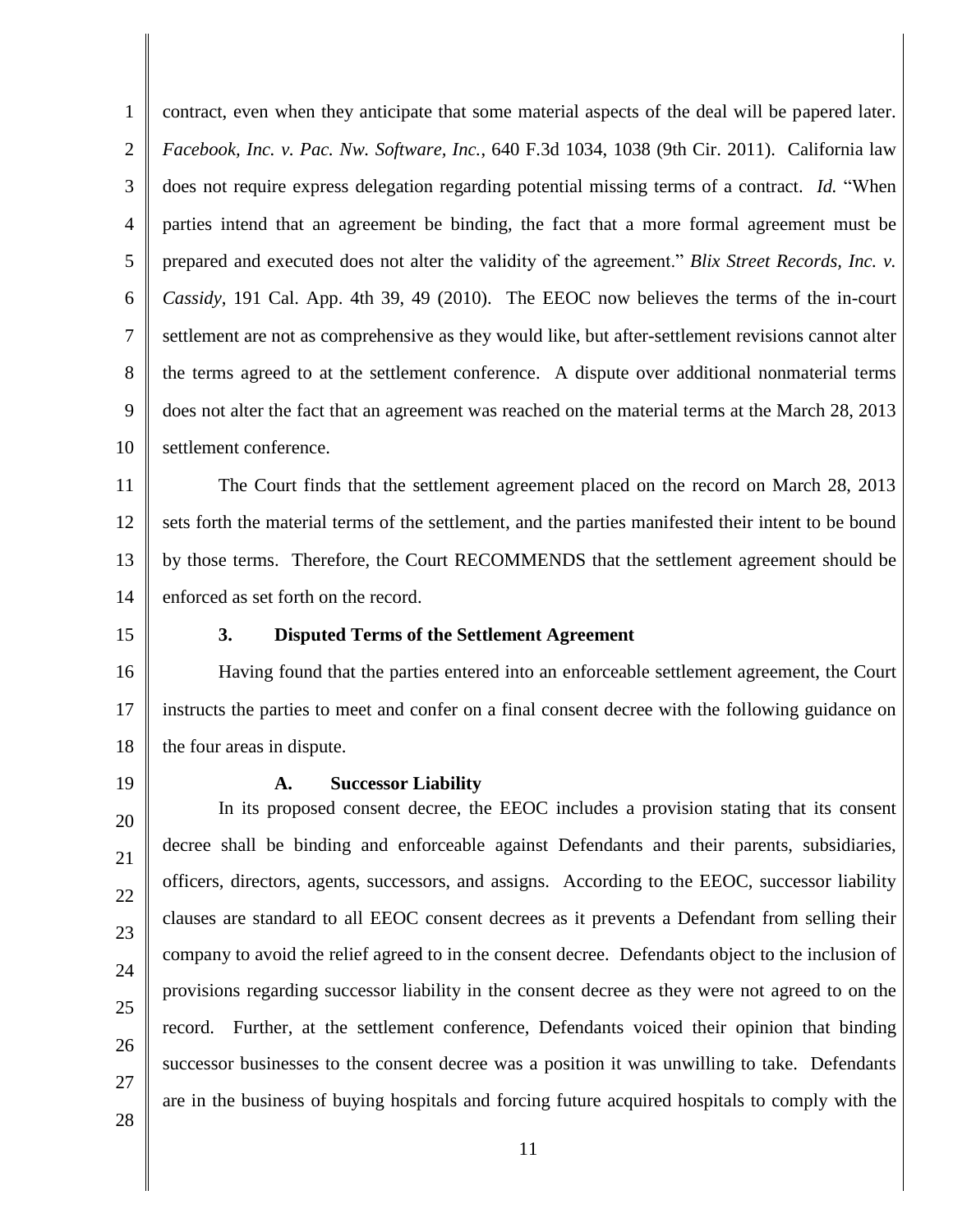consent decree would create an undue burden.

2 3 4 5 While the Court agrees that an expansive provision for successor liability was not placed on the record, a narrow successor liability provision was within the contemplation and understanding of the parties. Therefore, the parties are instructed to draft successor liability provision which addresses the concerns raised by Defendants.

6

## **B. ADA Coordinator**

7 8 9 10 11 12 13 14 15 16 17 18 According to the EEOC, one of the most important parts of its proposed consent decree is the appointment of an ADA coordinator. The EEOC maintains that it did not place the agreement to the ADA coordinator on the record because it was operating under the belief that the appointment of the coordinator was finalized during the informal settlement negotiations leading up to the settlement conference and was therefore not in dispute at the time of the settlement conference. In their motion, Defendants object to the EEOC's inclusion of a formal ADA coordinator as a part of the settlement agreement as it was not placed on the record. In their reply papers, Defendants allege that they never agreed to the appointment of a formal ADA coordinator. (Doc. 41 at 3). However at the hearing, Defendants admitted that while they did agree to an ADA coordinator prior to the settlement conference, they never agreed to the extent of the proposed coordinator's duties and the level of oversight imposed by the EEOC in the proposed consent decree.

19

20

21

22

23

24

25

26

27

Defendants have conceded that they are agreeable to appointing one person within their company to act as an ADA coordinator provided that Defendants maintain control over the selection process. During the hearing on the motion to enforce, Defendants agreed to appoint an internal person to oversee compliance issues. In line with that concession, the Court will not further consider the EEOC-stated specific duties of the ADA coordinator, as specific tasks were not agreed to on the record or in any prior settlement negotiations. Nonetheless, Defendants will be required to appoint a qualified Human Resources person to oversee compliance with the consent decree. The candid statements by the parties during oral argument reveal that there appears to be some effort between the parties to reach a final agreement on the ADA coordinator. The parties should draft the requirements of the ADA coordinator that are considerate of the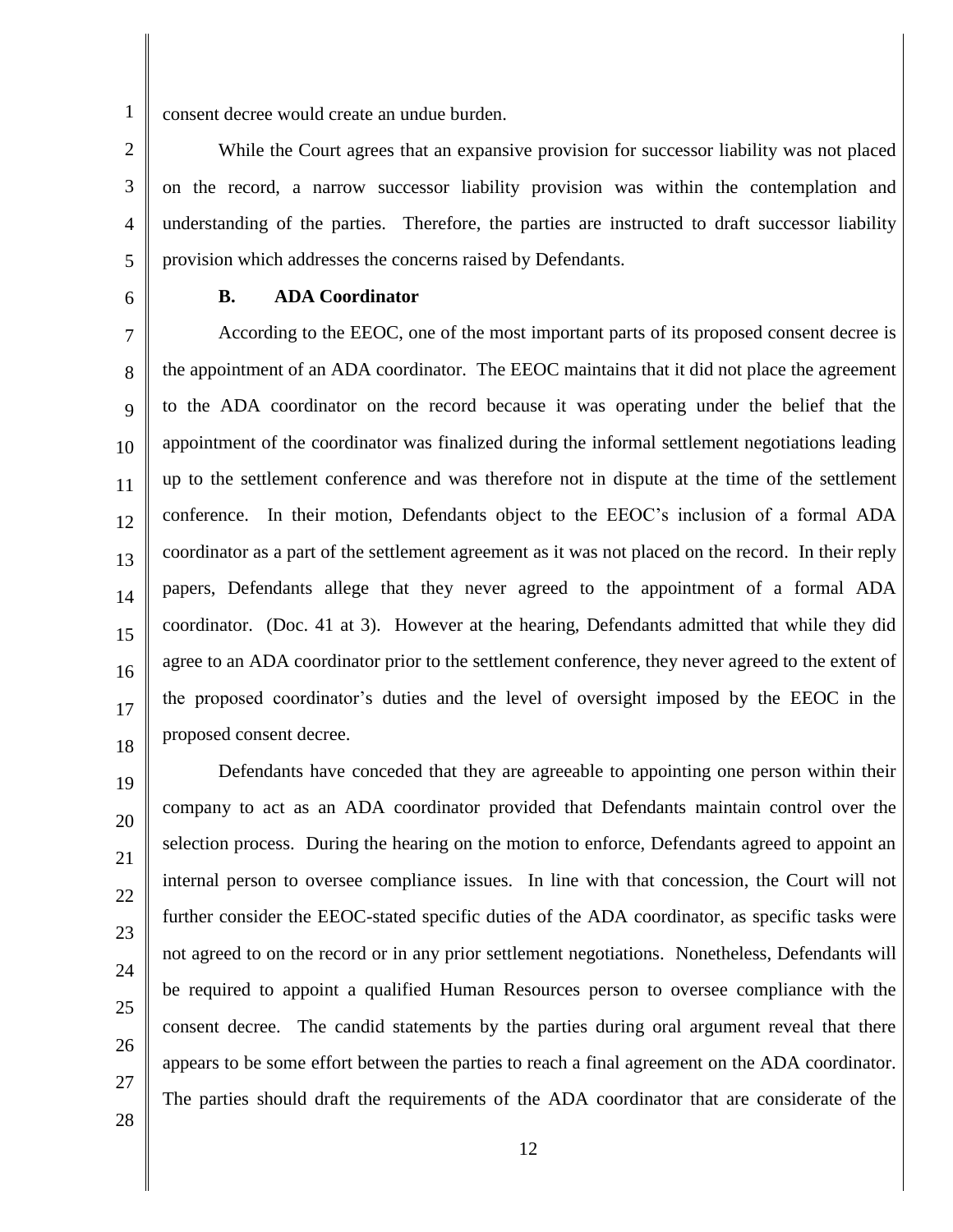5

6

7

8

9

10

11

12

1

# **C. Non-Admission Clause**

resources qualifications and experience in ADA administration.

4 On the record, the parties agreed that Defendants would be entitled to include one nonadmission clause establishing that compliance with the EEOC's consent decree is not an admission of any wrongdoing. The Court therefore rejects Defendants' attempt to add a second non-admission clause to the EEOC's proposed consent decree. Defendants' entire motion is predicated on the idea that the Court should enforce the settlement agreement exactly as it was stated on the record. The insertion of a second non-admission clause stating that the consent decree does not constitute an admission of wrongdoing was not placed on the record or contemplated by the parties at the settlement conference and will not be enforced as a part of the settlement agreement.

needs of each; with the understanding that the ADA coordinator should have sufficient human

# 13

15

17

21

### **D. ADA Policies and Procedures**

14 16 18 19 20 22 23 Finally, on the record, Defendants agreed that they would review their disability related policies to ensure that such policies comply with the ADA. Specifically, at the settlement conference, the parties agreed to "a revision or a statement from defendants that their policies for disability discrimination complies with the requirement of the ADA," and that the parties would "iron that out specifically in the consent decree…which provisions those are." (MSC Transcript at 4:7-4:13). In its proposed consent decree, the EEOC included a provision containing the specific features that should be included in Defendants' revised policies and procedures to ensure that Defendants' comply with the ADA. Defendants object to the EEOC's proposed policies and procedures provision and instead argue that a one-line statement that they have complied with the ADA is sufficient to comply with their obligation under the settlement agreement.

24 25

The Court is concerned with the narrow interpretation Defendants have taken with the review of their procedures. A mere statement declaring that Defendants have revised and complied with the ADA violates both the letter and the spirit of the agreement stated on the record.

28

27